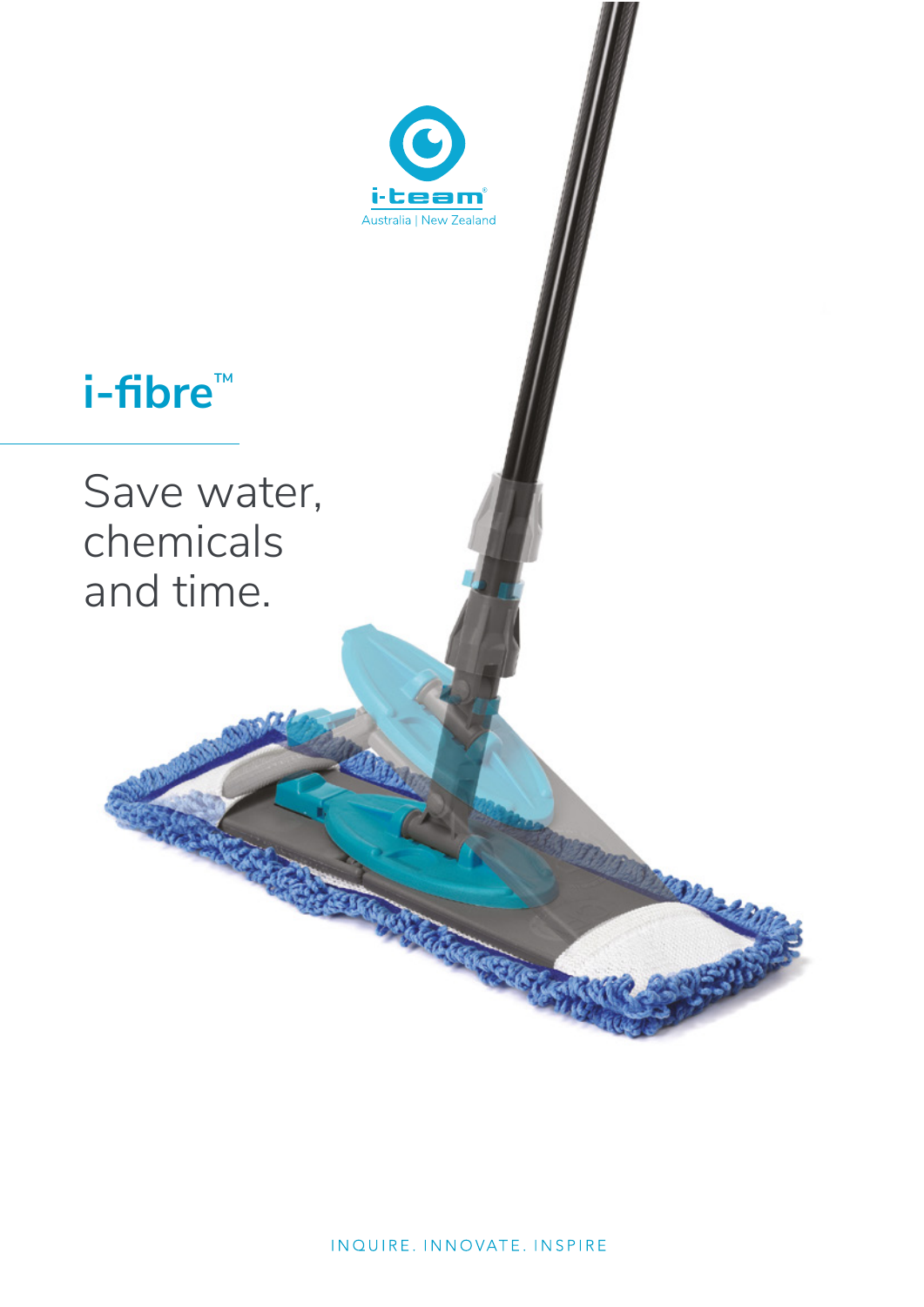# Innovative **microfibre system**

Microfibre cleaning has changed the industry from the moment it was introduced. Less chemicals and water usage equals a more sustainable and healthy planet. i-team has taken this idea one step further, and created a whole series of utilities and equipment to accompany an all-in-one system simply called: i-fibre.

 $\bullet \bullet$   $\blacksquare$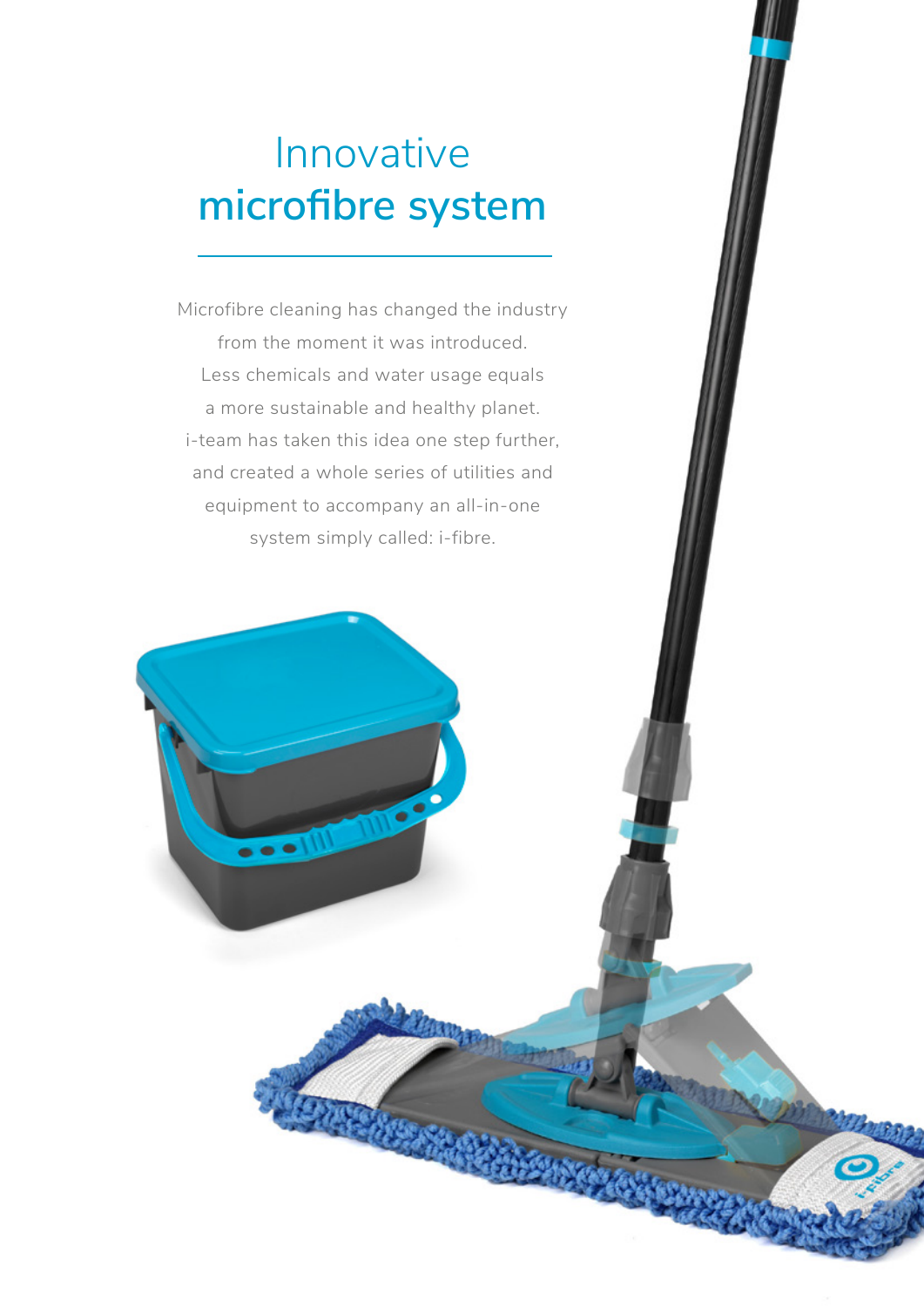#### **Wallwash**

The wallwash frame bends 360°, perfect for cleaning walls and hard-to-reach places. Patented soft-edge technology makes it perfect for 4D cleaning.

## Key **features**



#### **Pre-treatment system**

The pre-treating system is a well thought out array of tools that seamlessly work together to make cleaning tasks efficient and productive. It saves water, chemicals and most of all, time. Through the special meshed backing, time reduction is achieved to the minimum, and equally spreads the moisture.



#### **Trio split technology**

The fibre gains it's huge cleaning power by a patented trio split technology. With the integrated dirt channels, it can even save the dust mopping as small particles will be captured in there. The frame is specially designed to prevent the mop from shrinking. It always aligns perfectly. Minimum guaranteed washings: 750 times.





cleaning operation

#### **Microfibre pads**

Used for low to heavy soil levels. Features mesh backing for a quick saturation time. Designed for pre-treating in 4D cleaning systems.



#### **Quick-release**

A quick-release system in the frame of the mop for a complete touch free cleaning operation!